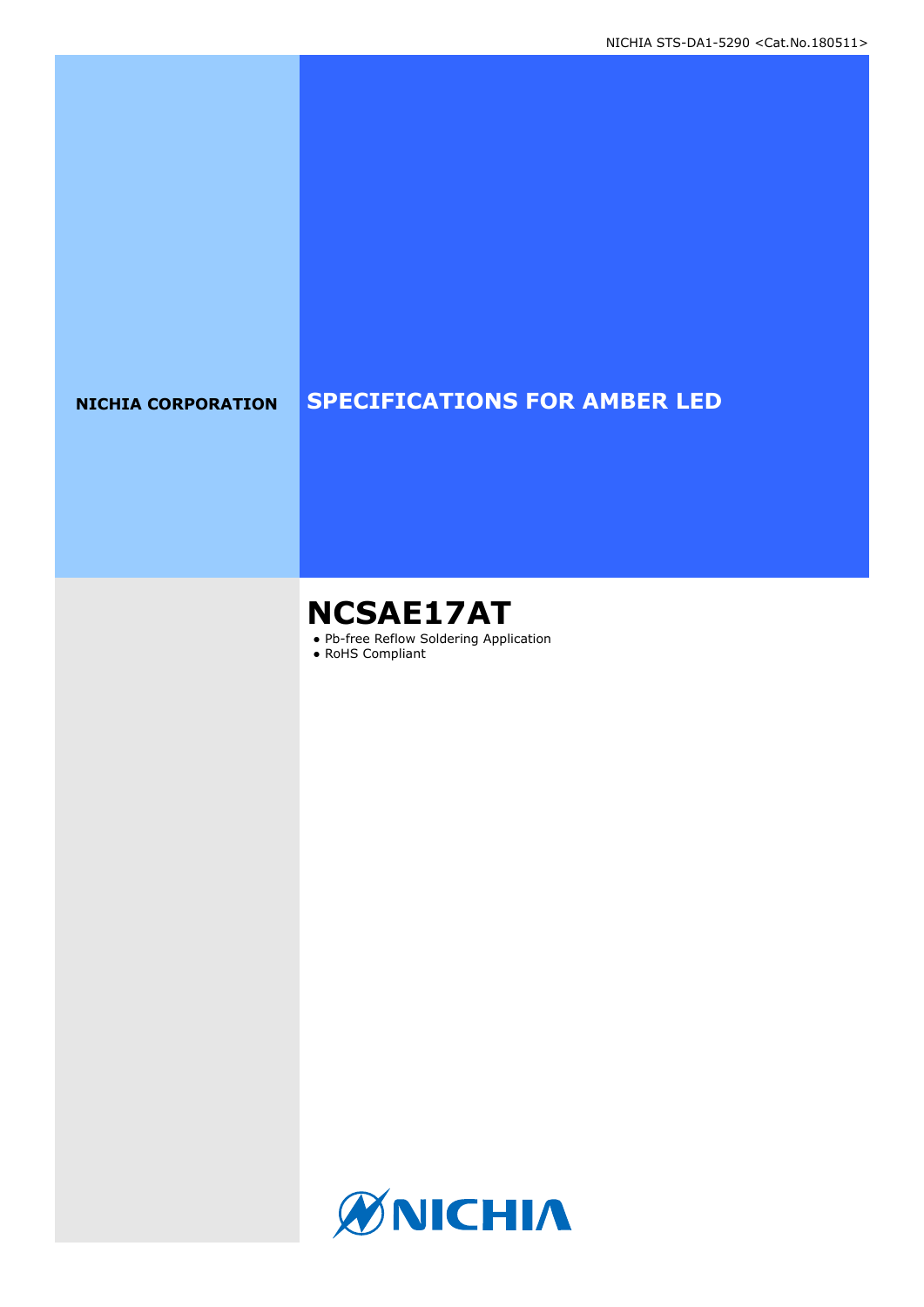### SPECIFICATIONS

### (1) Absolute Maximum Ratings

| Item                         | Symbol                       | Absolute Maximum Rating | Unit |
|------------------------------|------------------------------|-------------------------|------|
| <b>Forward Current</b>       | ΙF                           | 700                     | mA   |
| <b>Pulse Forward Current</b> | ${\rm I_{FP}}$               | 1000                    | mA   |
| Reverse Voltage              | $V_{R}$                      | 5                       | v    |
| Power Dissipation            | $P_D$                        | 2.31                    | w    |
| Operating Temperature        | ${\mathsf T}_{\textsf{oor}}$ | $-40 \sim 100$          | °C   |
| Storage Temperature          | ${\mathsf T}_{\textsf{sta}}$ | $-40 \sim 100$          | °C   |
| Junction Temperature         |                              | 135                     | °C   |

\* Absolute Maximum Ratings at  $T_c = 25$ °C.

\* I<sub>FP</sub> conditions with pulse width  $\leq$ 10ms and duty cycle  $\leq$ 10%.

#### (2) Initial Electrical/Optical Characteristics

| Item                      |   | Symbol         | Condition     | Typ   | <b>Max</b> | Unit |
|---------------------------|---|----------------|---------------|-------|------------|------|
| Forward Voltage           |   | VF             | $I_F = 350mA$ | 3.0   |            |      |
| <b>Reverse Current</b>    |   | 1 <sub>R</sub> | $V_R = 5V$    | ۰     |            | μA   |
| Luminous Flux             |   | $\Phi_{v}$     | $I_F = 350mA$ | 124   |            | lm.  |
|                           | X |                | $I_F = 350mA$ | 0.567 | -          |      |
| Chromaticity Coordinate   |   |                | $I_F = 350mA$ | 0.419 | -          |      |
| <b>Thermal Resistance</b> |   | $R_{\theta$ JC | ۰             | 0.5   | 1.0        | °C/W |

\* Characteristics at  $T_c = 25$ °C.

\* Luminous Flux value as per CIE 127:2007 standard.

- \* Chromaticity Coordinates as per CIE 1931 Chromaticity Chart.
- \* The thermal resistance value (RθJC) is used to perform logical analysis (e.g. computer-based thermal analysis simulation) and represents a thermal resistance between the die to the  $T_c$  measurement point (PCB used: Aluminum PCB t=1.5mm, Insulating layer t=0.12mm).

\* For more details on thermal resistance, see CAUTIONS, (6) Thermal Management.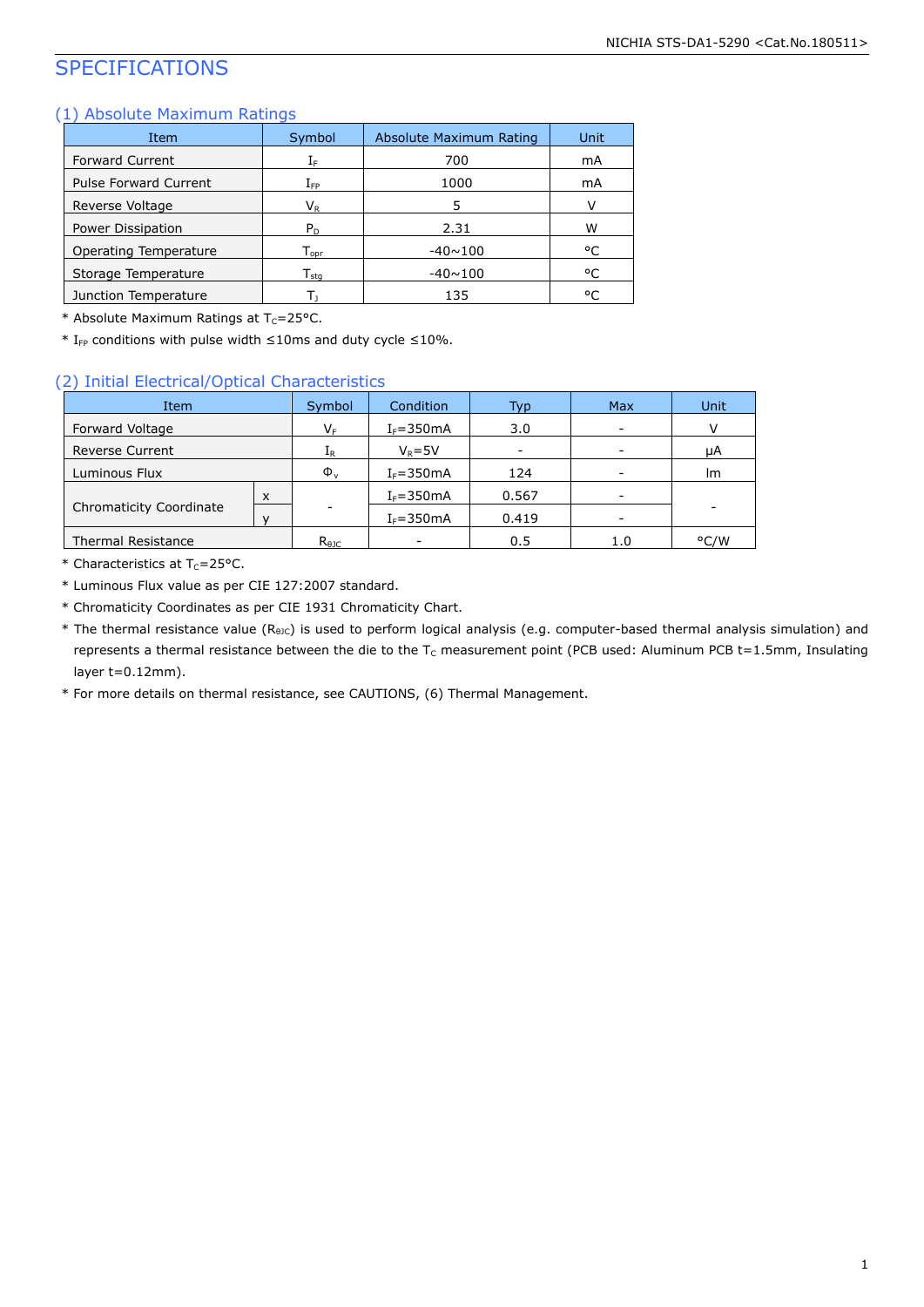### RANKS

| Item                   | Rank           | Min | Max | Unit |
|------------------------|----------------|-----|-----|------|
| Forward Voltage        | M21            | 3.2 | 3.3 |      |
|                        | M1             | 3.0 | 3.2 | v    |
|                        | L <sub>2</sub> | 2.8 | 3.0 |      |
|                        | L12            | 2.7 | 2.8 |      |
| <b>Reverse Current</b> |                |     | 50  | μA   |
| Luminous Flux          | D115           | 115 | 135 | Im   |

Color Rank

|   | Rank Lea |        |        |        |
|---|----------|--------|--------|--------|
| X | 0.5787   | 0.5398 | 0.5509 | 0.5926 |
| v | 0.4033   | 0.4422 | 0.4481 | 0.4074 |

 $*$  Ranking at T<sub>c</sub>=25°C.

\* Forward Voltage Tolerance: ±0.05V

\* Luminous Flux Tolerance: ±6%

\* Chromaticity Coordinate Tolerance: ±0.006

\* LEDs from the above ranks will be shipped. The rank combination ratio per shipment will be decided by Nichia.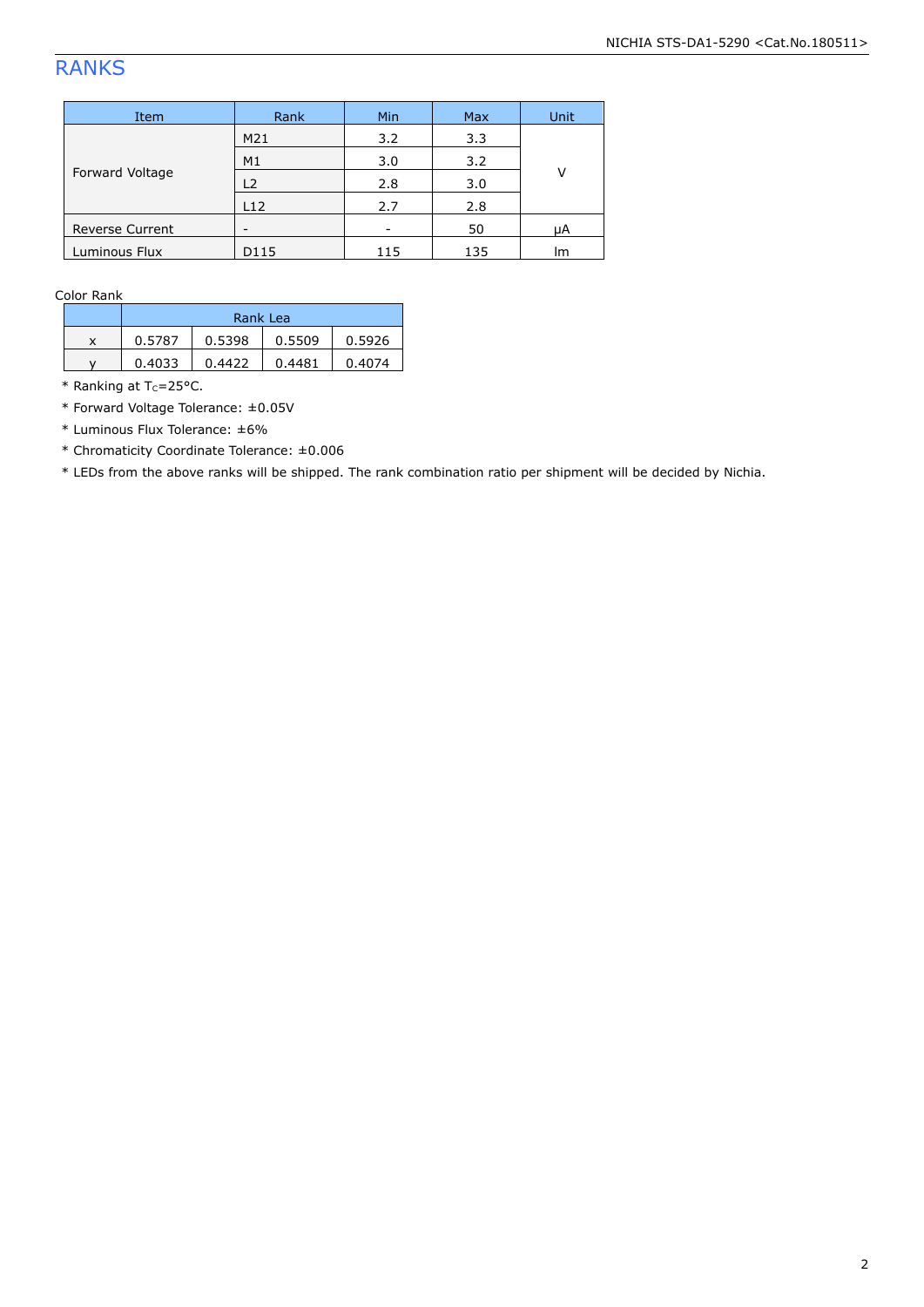### CHROMATICITY DIAGRAM

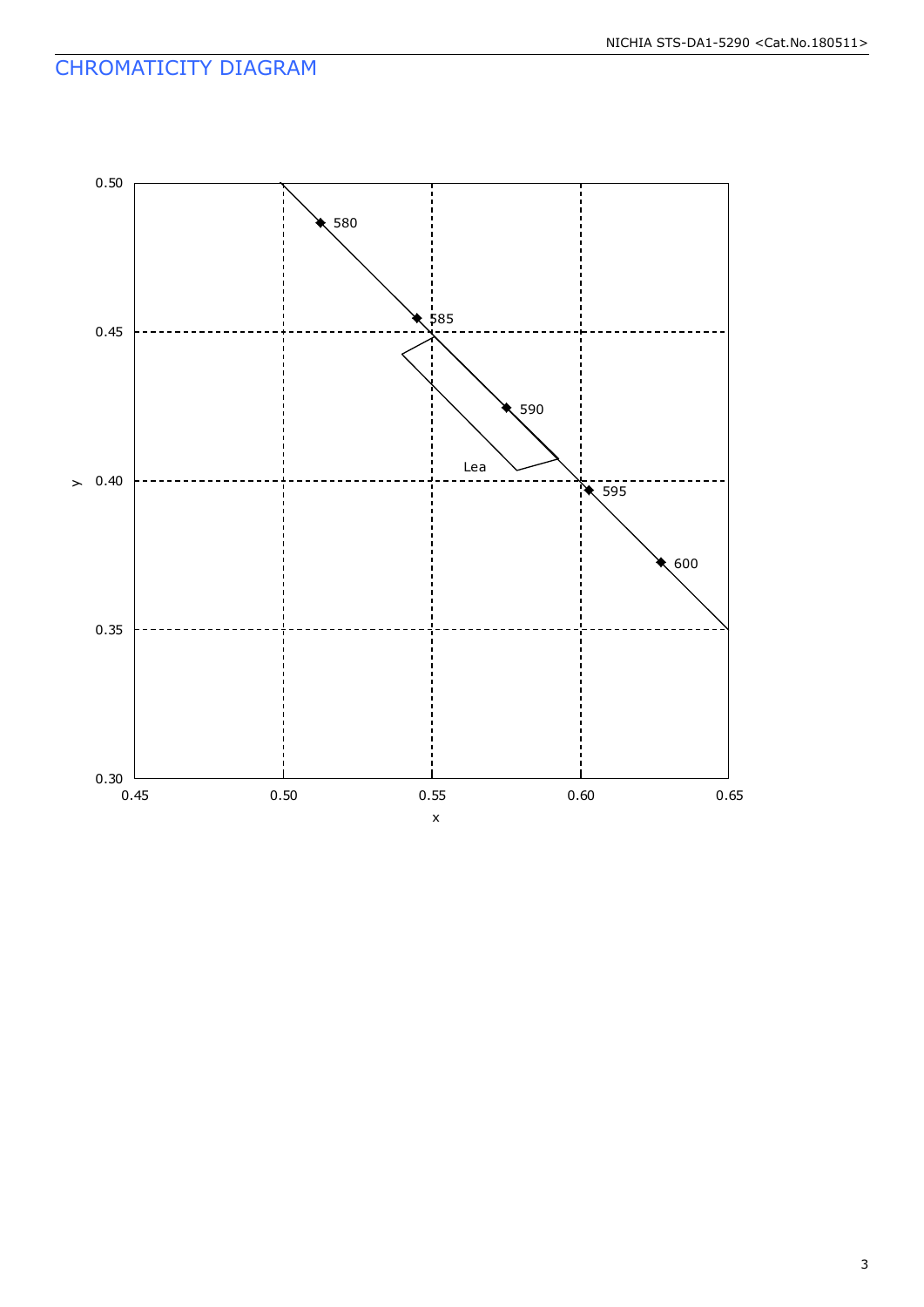### OUTLINE DIMENSIONS

管理番号 No.





| 項目 Item                                      | 内容 Description                                                           |
|----------------------------------------------|--------------------------------------------------------------------------|
| パッケージ材質<br>Package Materials                 | シリコーン樹脂<br>Silicone Resin                                                |
| 蛍光体層材質<br>Phosphor sheet<br><b>Materials</b> | シリコーン樹脂<br>(拡散剤+蛍光体入り)<br>Silicone Resin<br>(with diffuser and phosphor) |
| 雷極材質<br><b>Electrodes Materials</b>          | 金メッキ<br>Au-plated                                                        |
| 質量<br>Weight                                 | 0.0026q(TYP)                                                             |



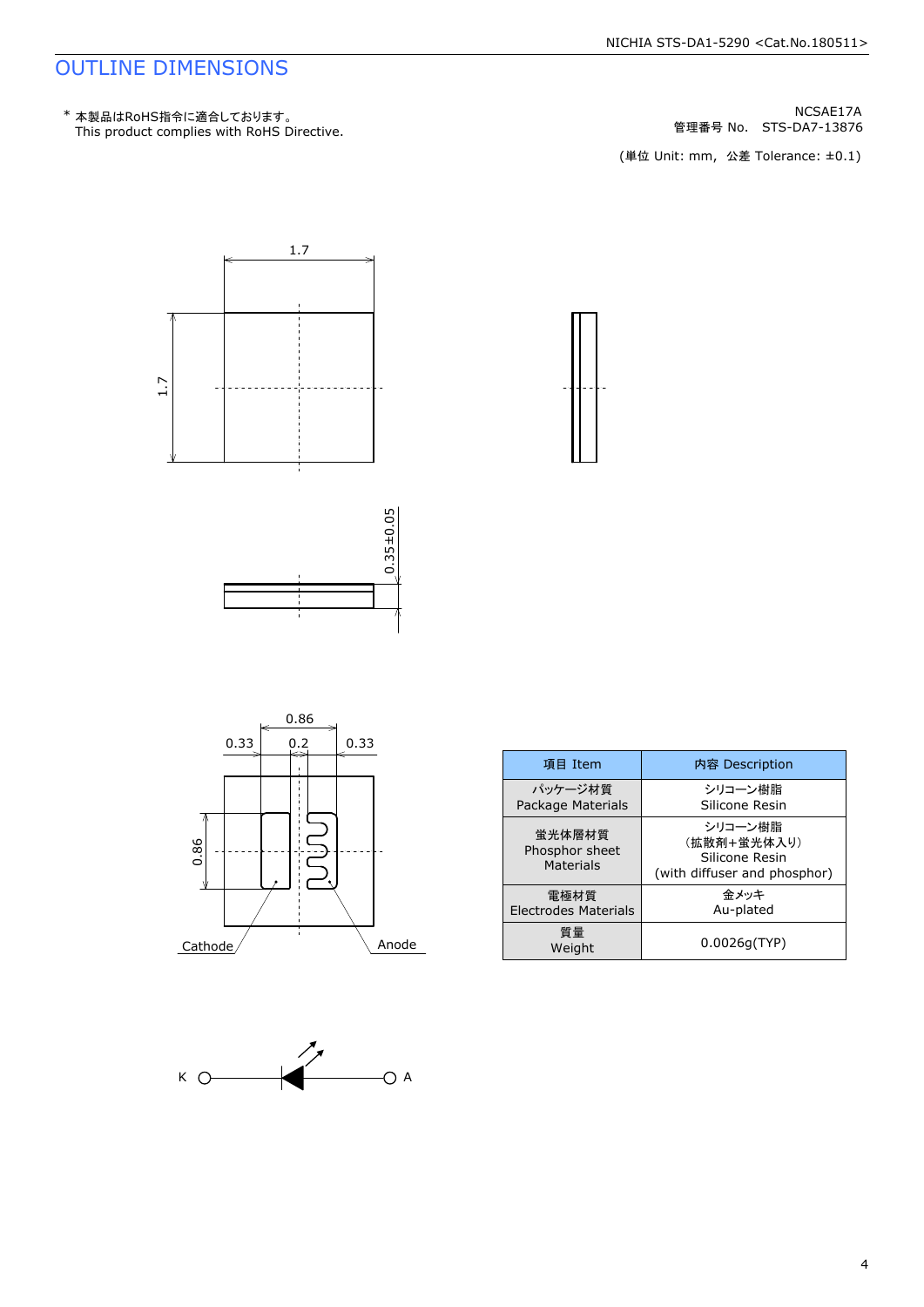### SOLDERING

#### • Reflow Soldering Condition(Lead-free Solder)



● Recommended Soldering Pad Pattern



- \* This LED is designed to be reflow soldered to a PCB. If dip soldered or hand soldered, Nichia will not guarantee its reliability.
- \* Reflow soldering must not be performed more than twice.
- \* When cooling the LEDs from the peak temperature a gradual cooling slope is recommended; do not cool the LEDs rapidly.
- \* During reflow soldering, the heat and atmosphere in the reflow oven may cause the optical characteristics to degrade. In particular, reflow soldering performed with an air atmosphere may have a greater negative effect on the optical characteristics than if a nitrogen atmosphere is used; Nichia recommends using a nitrogen reflow atmosphere.
- \* This LED uses a silicone resin for the encapsulating resin; the silicone resin is soft. If pressure is applied to the silicone resin, it may cause the resin to be damaged, chipped, delaminated and/or deformed. If the resin is damaged, chipped, delaminated and/or deformed, it may cause the internal connection to fail causing a catastrophic failure (i.e. the LED not to illuminate) and/or reliability issues (e.g. the LED to corrode and/or to become dimmer, the color/directivity to change, etc.). Ensure that pressure is not applied to the encapsulating resin.
- \* Once the LEDs have been soldered to a PCB, it should not be repaired/reworked.
- \* When soldering, do not apply stress to the LED while the LED is hot.
- \* When using an automatic pick-and-place machine, choose an appropriate nozzle for this LED.
- \* The soldering pad pattern above is a general recommendation for LEDs to be mounted without issues; if a high degree of precision is required for the chosen application (i.e. high-density mounting), ensure that the soldering pad pattern is optimized.
- \* When flux is used, it should be a halogen free flux. Ensure that the manufacturing process is not designed in a manner where the flux will come in contact with the LEDs.
- \* Ensure that there are no issues with the type and amount of solder that is being used.
- \* This LED has all the electrodes on the backside; solder connections will not be able to be seen nor confirmed by a normal visual inspection. Ensure that sufficient verification is performed on the soldering conditions prior to use to ensure that there are no issues.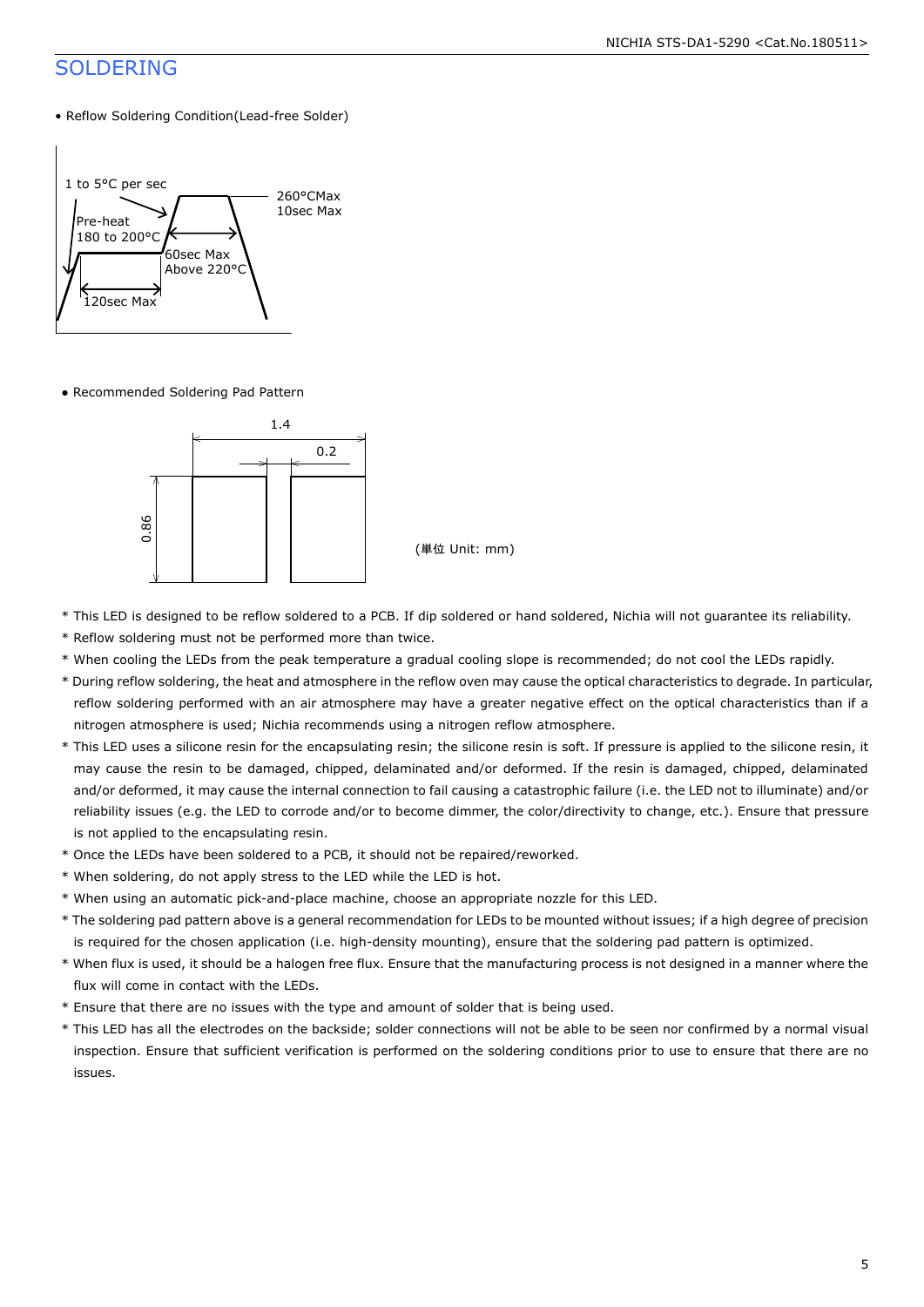### TAPE AND REEL DIMENSIONS

ラベル Label

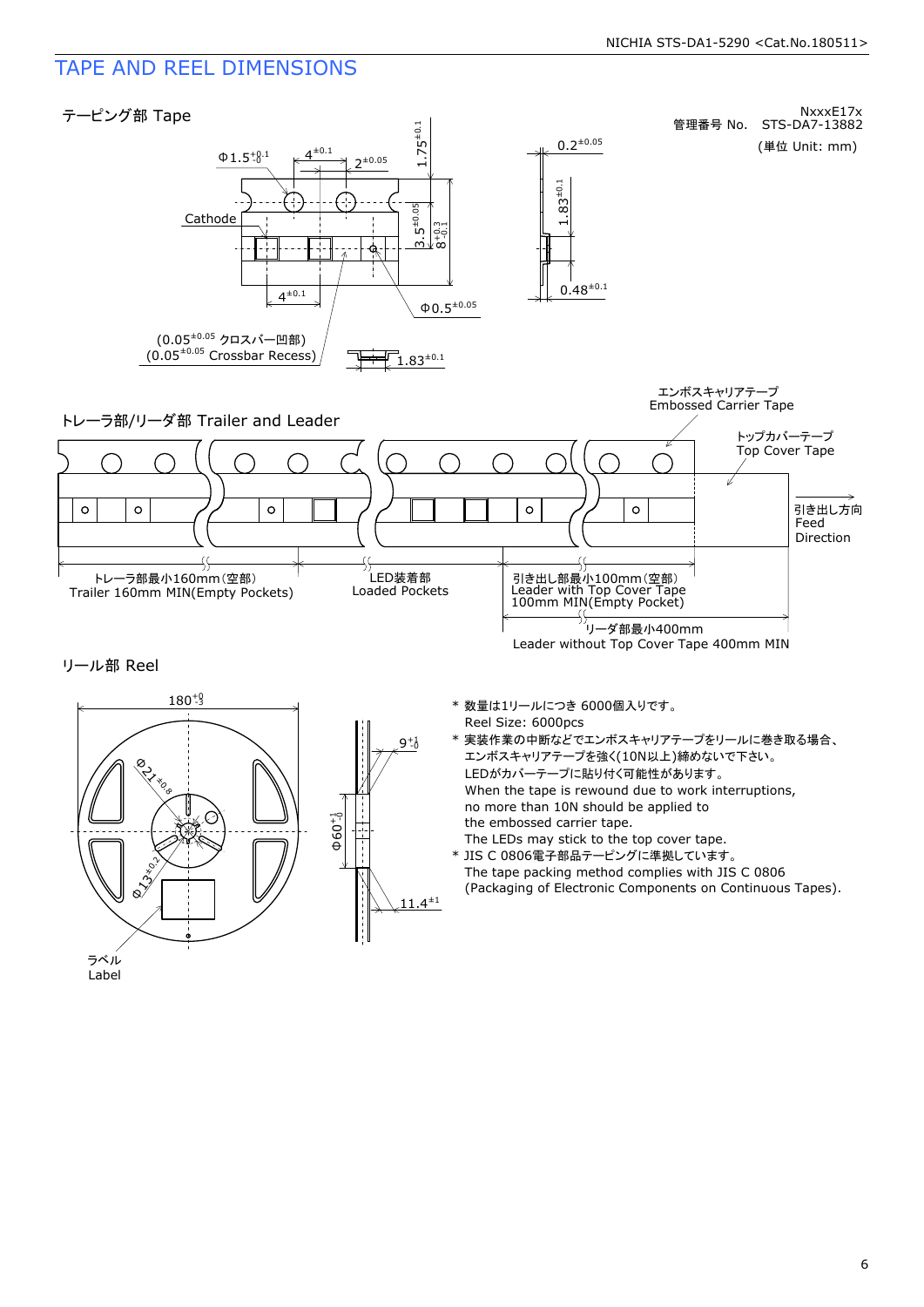### PACKAGING - TAPE & REEL

シリカゲルとともにリールをアルミ防湿袋に入れ、熱シールにより封をします。<br>Reels are shipped with desiccants in heat-sealed moisture-proof bags.

STS-DA7-4989 Nxxxxxxx 管理番号 No.



ØNICHIA **Row** XXXX LED<br>TYPE Nxxxxxxx<br>LOT YMxxxx-RRR<br>QTY. PCS TYPE NXXXXXXX<br>\*\*\*\*\*\*\*<br>QTY. PCS ROHS<br>nichia corporation 491 oka, kaminaka, anan, tokushima, japan<br>nichia corporation 491 oka, kaminaka, anan, tokushima, japan YMxxxx-RRR

アルミ防湿袋を並べて入れ、ダンボールで仕切ります。<br>Moisture-proof bags are packed in cardboard boxes<br>with corrugated partitions.





- 客先型名を\*\*\*\*\*\*\*\*で示します。<br>客先型名が設定されていない場合は空白です。<br>\*\*\*\*\*\*\* is the customer part number.<br>If not provided, it will not be indicated on the label.
- \* ロット表記方法についてはロット番号の項を<br>参照して下さい。<br>For details, see "LOT NUMBERING C<br>in this document. For details, see "LOT NUMBERING CODE"
- \* ランク分けがない場合はランク表記はありません。<br>The label does not have the RANK field for<br>un-ranked products.
- 
- \* 本製品はテーピングしたのち、輸送の衝撃から保護するためダンボールで梱包します。<br>Products shipped on tape and reel are packed in a moisture-proof bag.<br>They are shipped in cardboard boxes to protect them from external forces during transportation.<br>\* 取り扱いに際して、落
- ダンボールには防水加工がされておりませんので、梱包箱が水に濡れないよう注意して下さい。<br>Do not expose to water. The box is not water-resistant. \* 取り扱いに際して、落下させたり、強い衝撃を与えたりしますと、製品を損傷させる原因になりますので注意して下さい。<br>Do not drop or expose the box to external forces as it may damage the products.<br>\* ダンボールには防水加工がされておりませんので、梱包箱が水に濡れないよう注意して下さい。<br>Do not expose to water. The box is n
-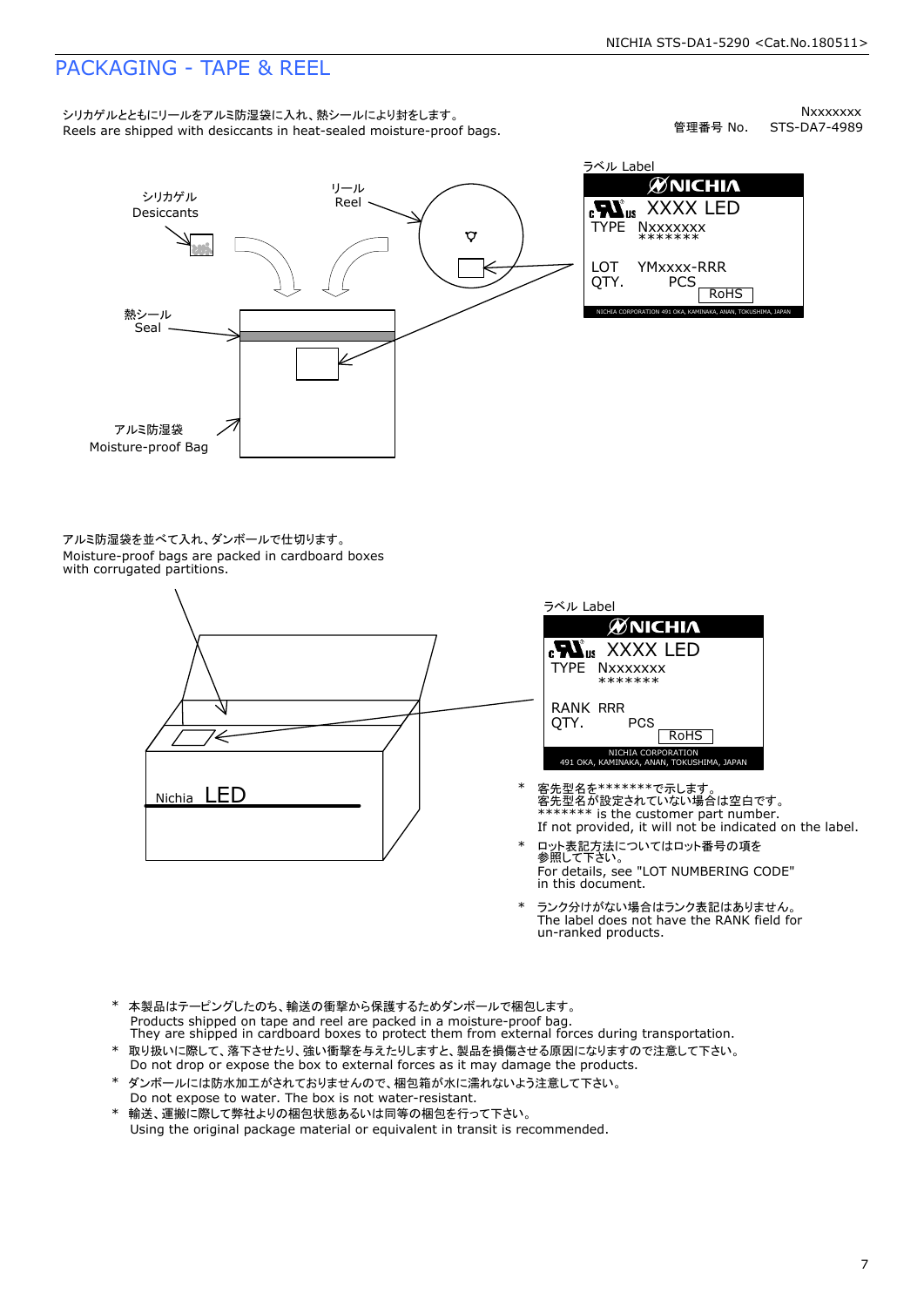### LOT NUMBERING CODE

Lot Number is presented by using the following alphanumeric code.

- YMxxxx RRR
- Y Year

| Year |   |
|------|---|
| 2017 | н |
| 2018 |   |
| 2019 |   |
| 2020 | Κ |
| 2021 |   |
| 2022 |   |

#### M - Month

| Month | м | Month | м |
|-------|---|-------|---|
|       |   |       |   |
| 2     | っ | Я     |   |
|       |   | q     |   |
|       |   | 10    | А |
| 5     | 5 | 11    | P |
|       |   | 12    |   |

xxxx-Nichia's Product Number

RRR-Ranking by Color Coordinates, Ranking by Luminous Flux, Ranking by Forward Voltage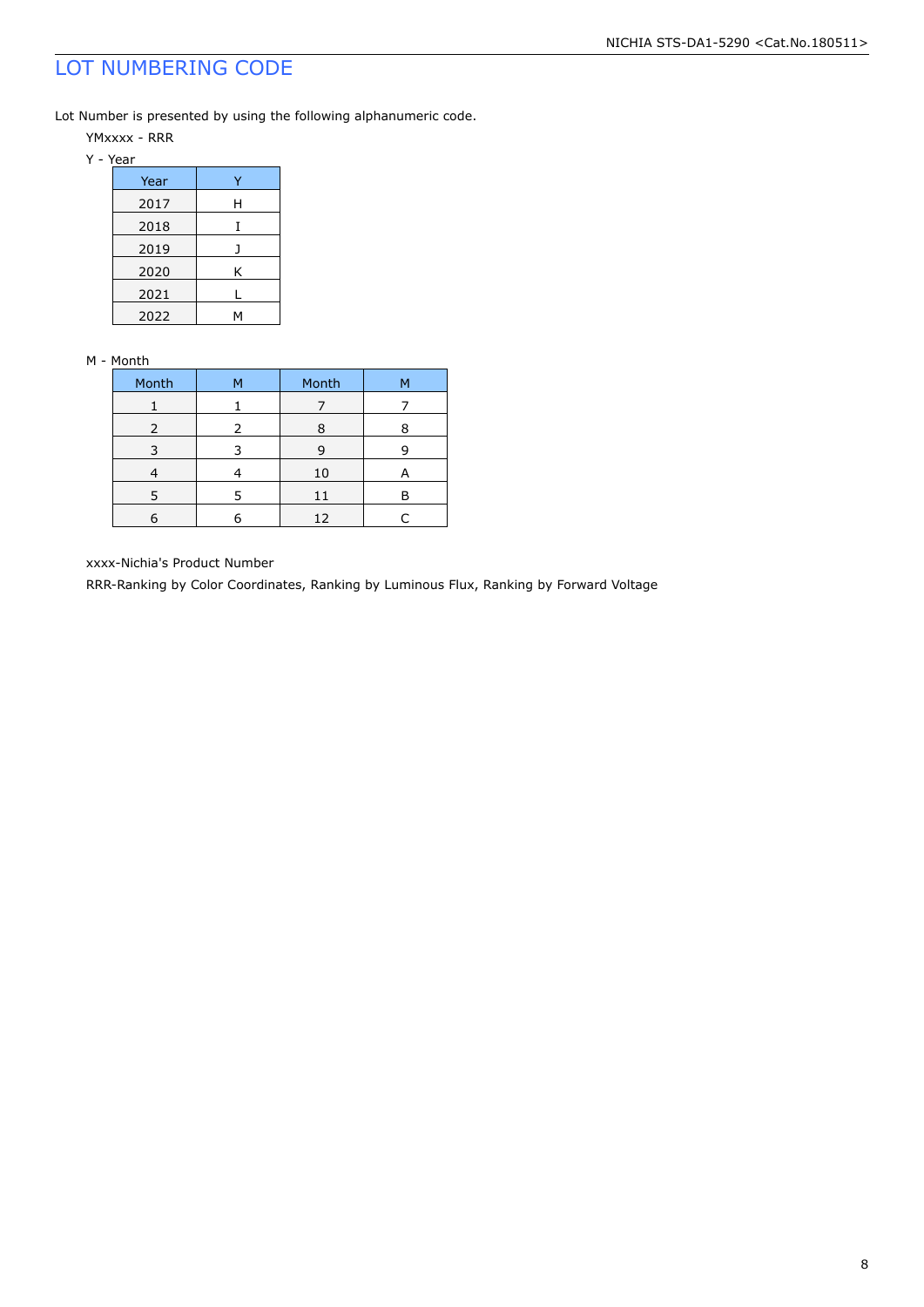### DERATING CHARACTERISTICS

#### NCSxE17A 管理番号 No. STS-DA7-13881



ケース温度測定部温度-許容順電流特性 **Temperature at Measurement Point on a Case vs Allowable Forward Current**



### デューティー比-許容順電流特性 **Duty Ratio vs**

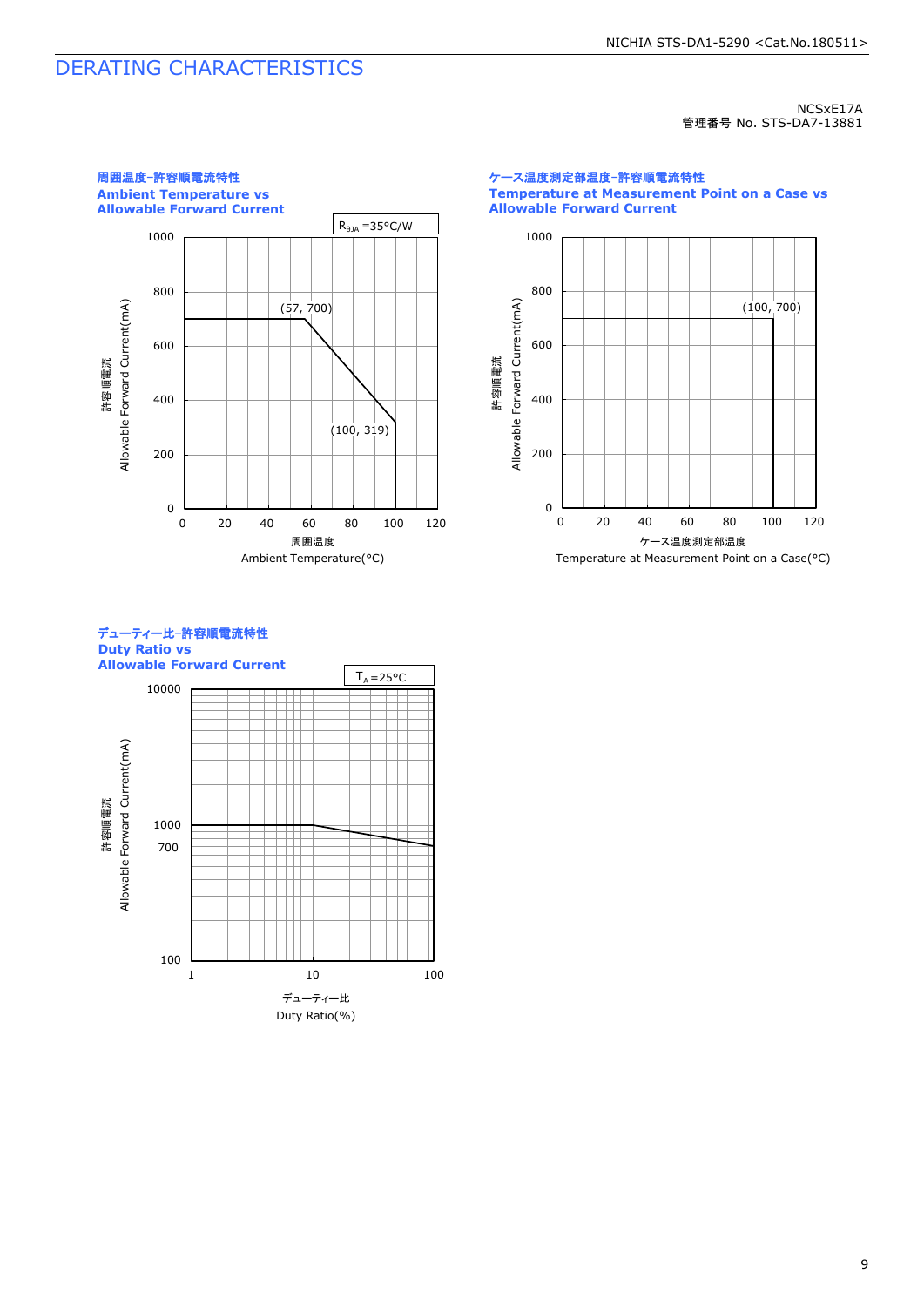## OPTICAL CHARACTERISTICS



NCSAE17A 管理番号 No. STS-DA7-13852





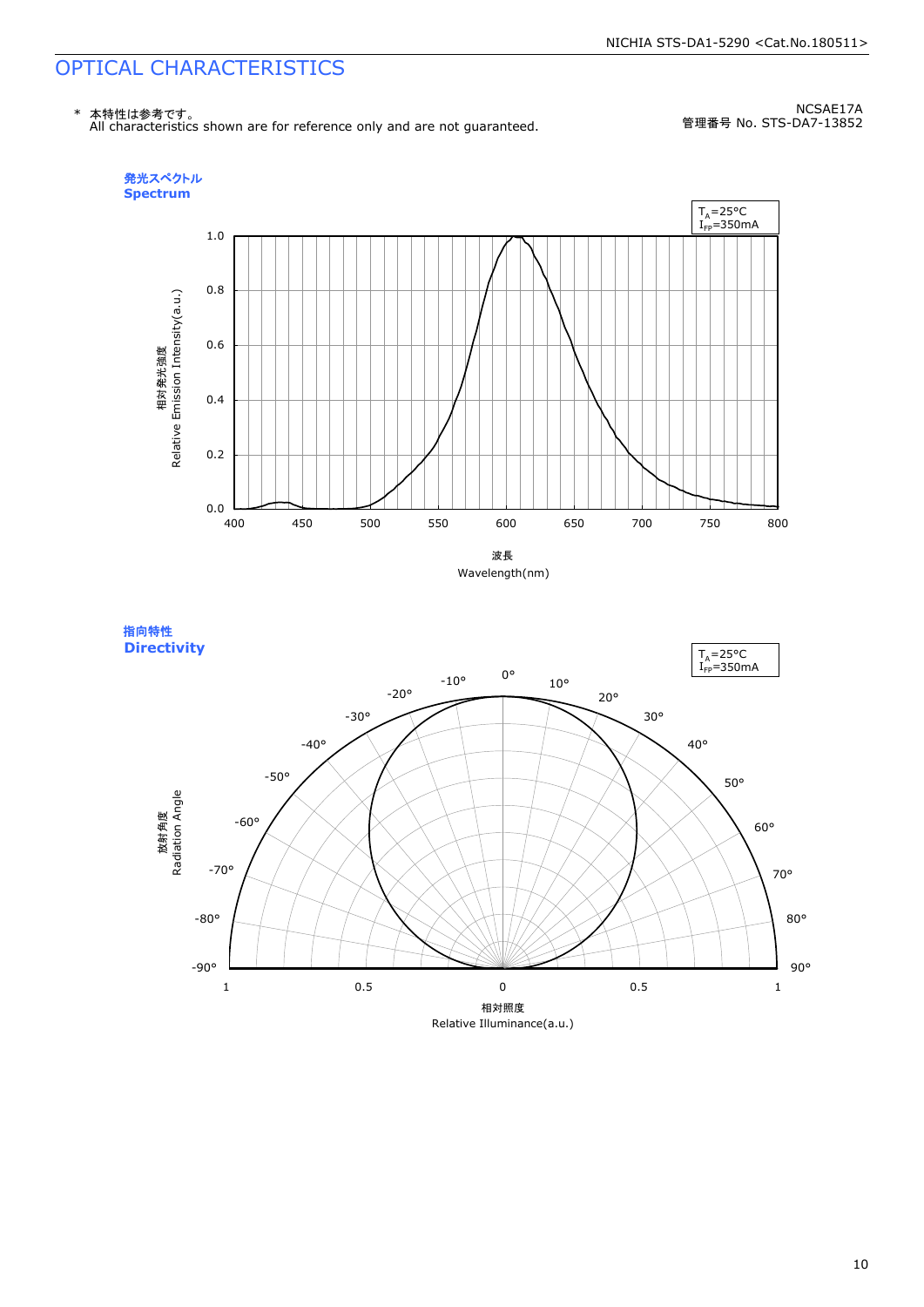### FORWARD CURRENT CHARACTERISTICS / TEMPERATURE CHARACTERISTICS

\* 本特性は参考です。

All characteristics shown are for reference only and are not guaranteed.

NCSAE17A 管理番号 No. STS-DA7-13853



11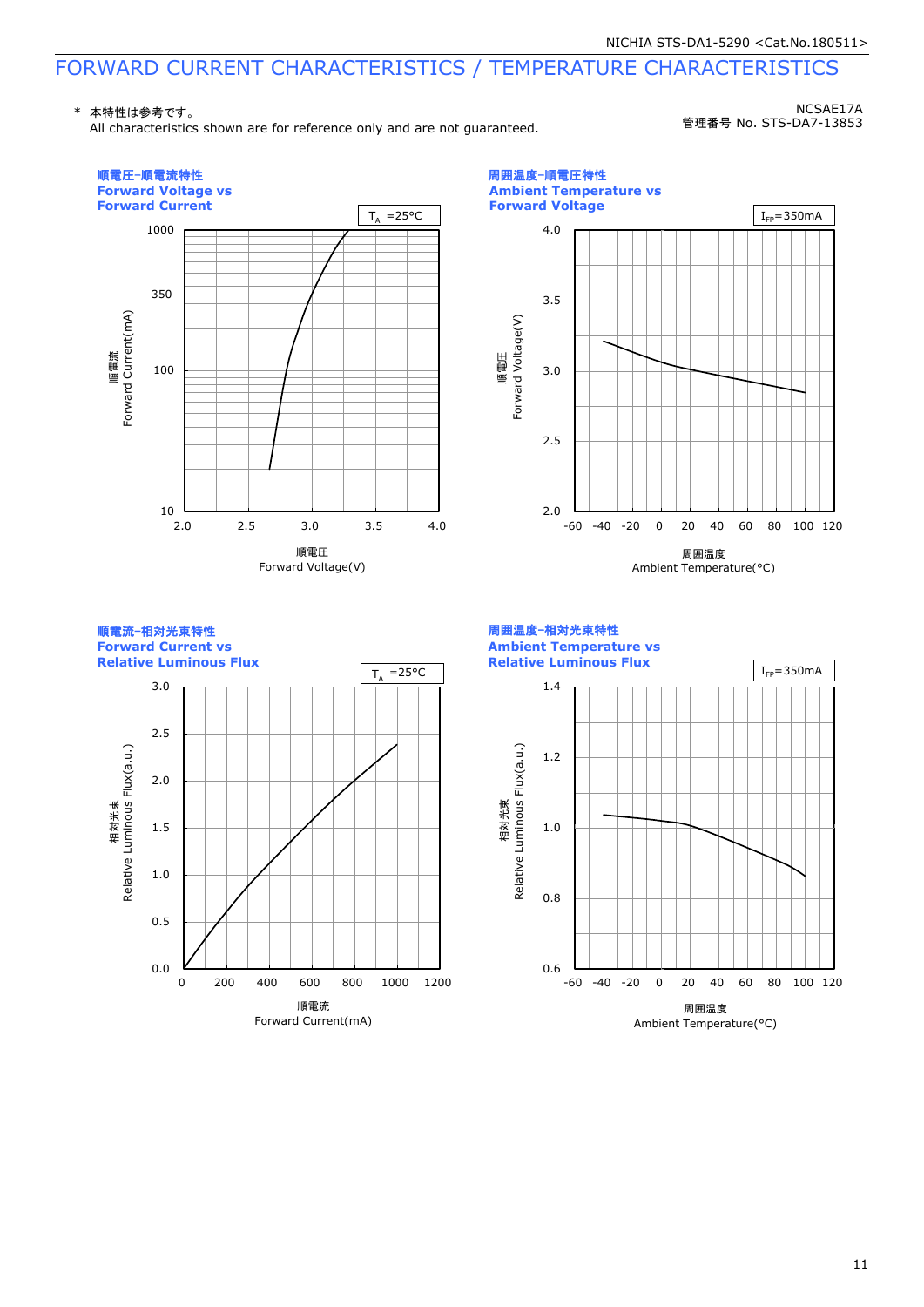### FORWARD CURRENT CHARACTERISTICS / TEMPERATURE CHARACTERISTICS

#### \* 本特性は参考です。 All characteristics shown are for reference only and are not guaranteed.

NCSAE17A 管理番号 No. STS-DA7-13854



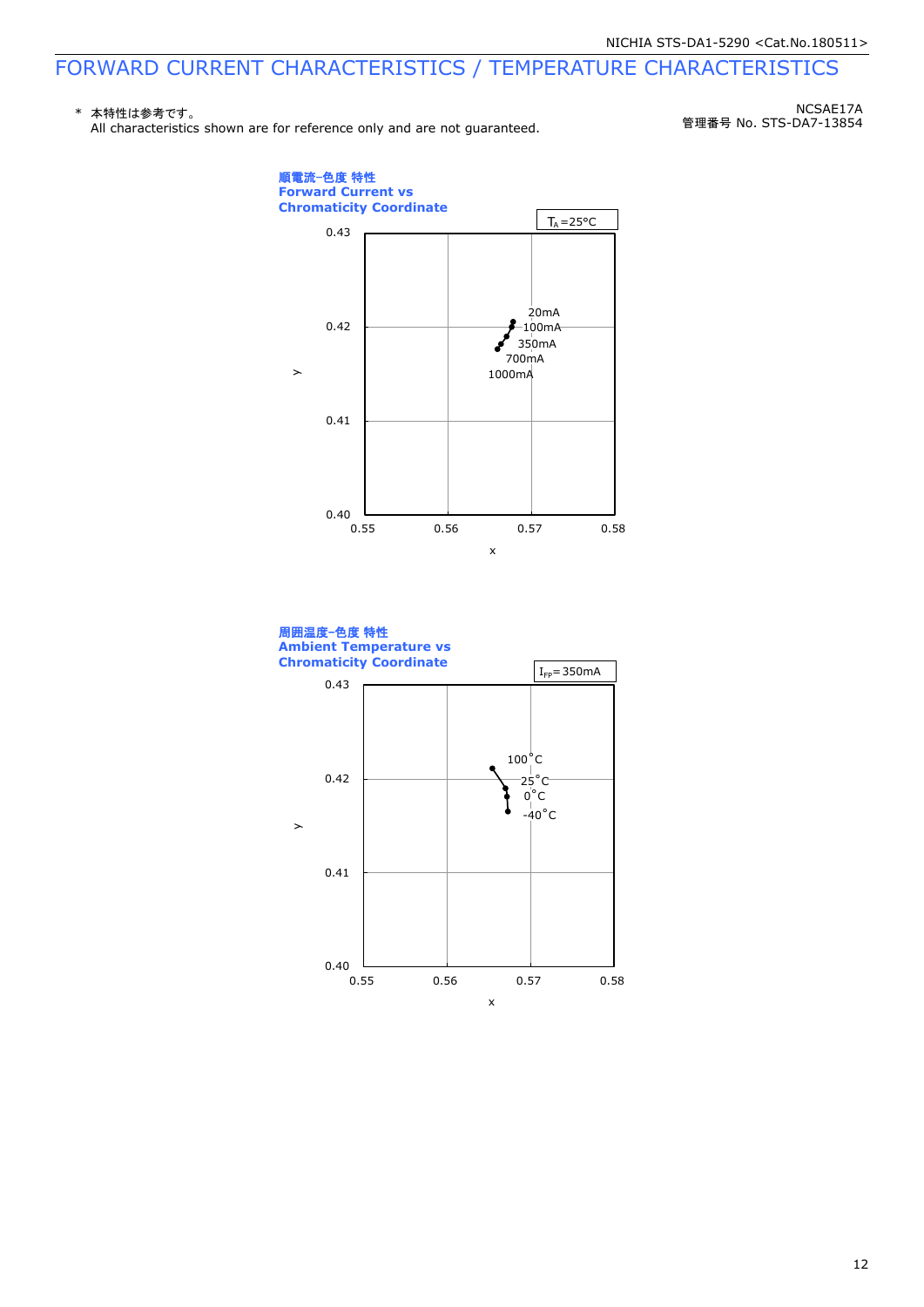### RELIABILITY

### (1) Tests and Results

| <b>Test</b>                                           | Reference<br>Standard           | <b>Test Conditions</b>                                                                | <b>Test</b><br>Duration | Failure<br>Criteria<br># | <b>Units</b><br>Failed/Tested |
|-------------------------------------------------------|---------------------------------|---------------------------------------------------------------------------------------|-------------------------|--------------------------|-------------------------------|
| Resistance to<br>Soldering Heat<br>(Reflow Soldering) | <b>JEITA ED-4701</b><br>300 301 | $T_{\text{sid}} = 260$ °C, 10sec, 2reflows,<br>Precondition: 30°C, 70%RH,<br>4weeks   |                         | #1                       | 0/22                          |
| Solderability<br>(Reflow Soldering)                   | JEITA ED-4701<br>303 303A       | $T_{\text{sid}} = 245 \pm 5^{\circ}$ C, 5sec,<br>Lead-free Solder(Sn-3.0Ag-0.5Cu)     |                         | #2                       | 0/22                          |
| Temperature Cycle                                     | JEITA ED-4701<br>100 105        | -40°C(30min)~25°C(5min)~<br>$100^{\circ}$ C(30min)~25°C(5min)                         | 100cycles               | #1                       | 0/22                          |
| Moisture Resistance<br>(Cyclic)                       | <b>JEITA ED-4701</b><br>200 203 | 25°C~65°C~-10°C, 90%RH,<br>24hr per cycle                                             | 10cycles                | #1                       | 0/22                          |
| High Temperature<br>Storage                           | JEITA ED-4701<br>200 201        | $T_A = 100^{\circ}C$                                                                  | 1000hours               | #1                       | 0/22                          |
| Temperature Humidity<br>Storage                       | JEITA ED-4701<br>100 103        | $T_A = 60^{\circ}$ C, RH = 90%                                                        | 1000hours               | #1                       | 0/22                          |
| Low Temperature<br>Storage                            | JEITA ED-4701<br>200 202        | $T_A = -40$ °C                                                                        | 1000hours               | #1                       | 0/22                          |
| Room Temperature<br>Operating Life                    |                                 | $T_A = 25$ °C, I <sub>F</sub> =700mA<br>Test board: See NOTES below                   | 1000hours               | #1                       | 0/22                          |
| High Temperature<br>Operating Life                    |                                 | $T_A = 100^{\circ}$ C, I <sub>F</sub> =300mA<br>Test board: See NOTES below           | 1000hours               | #1                       | 0/22                          |
| Temperature Humidity<br>Operating Life                |                                 | 60°C, RH=90%, IF=650mA<br>Test board: See NOTES below                                 | 500hours                | #1                       | 0/22                          |
| Low Temperature<br>Operating Life                     |                                 | $T_A = -40$ °C, I <sub>F</sub> =700mA<br>Test board: See NOTES below                  | 1000hours               | #1                       | 0/22                          |
| Vibration                                             | JEITA ED-4701<br>400 403        | 200m/s <sup>2</sup> , $100 \times 2000 \times 100$ Hz,<br>4cycles, 4min, each X, Y, Z | 48minutes               | #1                       | 0/22                          |
| Free Fall                                             |                                 | 3drops from a height of 75cm                                                          |                         | #1                       | 0/22                          |

NOTES:

1) Test board: FR4 board thickness=1.6mm, copper layer thickness=35µm, R<sub>0JA</sub>≈35°C/W

2) Measurements are performed after allowing the LEDs to return to room temperature.

#### (2) Failure Criteria

| Criteria $#$ | Items                      | Conditions    | <b>Failure Criteria</b>       |
|--------------|----------------------------|---------------|-------------------------------|
|              | Forward Voltage( $V_F$ )   | $I_F = 350mA$ | $>$ U.S.L. $\times$ 1.1       |
| #1           | Luminous Flux $(\Phi_{V})$ | $I_F = 350mA$ | $<$ L.S.L. $\times$ 0.7       |
|              | Reverse Current $(I_R)$    | $V_R = 5V$    | $>$ U.S.L. $\times$ 2.0       |
| #2           | Solderability              | -             | Less than 95% solder coverage |

U.S.L. : Upper Specification Limit L.S.L. : Lower Specification Limit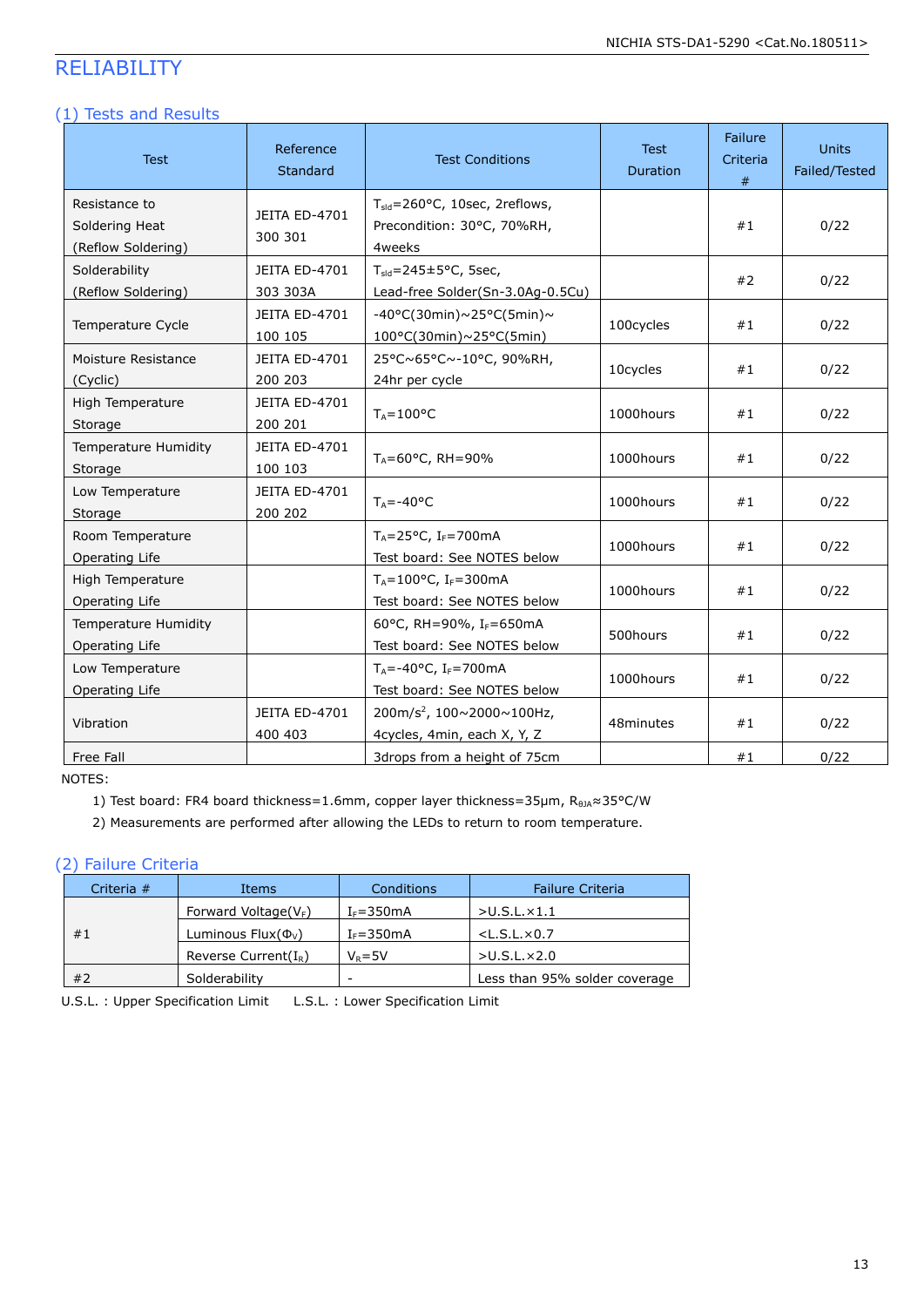### CAUTIONS

#### (1) Storage

|         | Conditions                  | Temperature | Humidity       | <b>Time</b>                      |
|---------|-----------------------------|-------------|----------------|----------------------------------|
|         | Before Opening Aluminum Bag | ≤30°C       | ≤90%RH         | Within 1 Year from Delivery Date |
| Storage | After Opening Aluminum Bag  | ≤30°C       | $\leq 70\%$ RH | ≤4weeks                          |

- The storage/packaging requirements for this LED are comparable to JEDEC Moisture Sensitivity Level (MSL) 2a or equivalent. Nichia used IPC/JEDEC STD-020 as a reference to rate the MSL of this LED.
- Ensure that soldering is completed within the storage times detailed above.
- This LED uses a package that could absorb moisture; if the package absorbs moisture and is exposed to heat during soldering, it may cause the moisture to vaporize and the package to expand and the resulting pressure may cause internal delamination. This may cause the optical characteristics to degrade. To minimize moisture absorption in storage/transit, moisture-proof aluminum bags are used for the LEDs with a silica gel packet to absorb any air moisture in the bag. The silica gel beads turn blue to red as they absorb moisture.
- Once the moisture-proof aluminum bag is open, ensure that the LED is soldered to a PCB within the range of the conditions above. To store any remaining unused LEDs, use a hermetically sealed container with silica gel desiccants. Nichia recommends placing them back to the original moisture-proof bag and reseal it.
- This LED has gold-plated electrodes. If the LEDs are exposed to a corrosive environment, it may cause the plated surface to tarnish causing issues (i.e. solderability). Ensure that when storing LEDs, a hermetically sealed container is used. Nichia recommends placing them back to the original moisture-proof bag and reseal it.
- To prevent substances/gases from affecting the plated surface, ensure that the parts/materials used with the LEDs in the same assembly/system do not contain sulfur (e.g. gasket/seal, adhesive, etc.). If the plating is contaminated, it may cause issues (e.g. electric connection failures). If a gasket/seal is used, silicone rubber gaskets/seals are recommended; ensure that this use of silicone does not result in issues (e.g. electrical connection failures) caused by low molecular weight volatile siloxane.
- To avoid condensation, the LEDs must not be stored in areas where temperature and humidity fluctuate greatly.
- Do not store the LEDs in a dusty environment.
- Do not expose the LEDs to direct sunlight and/or an environment over a long period of time where the temperature is higher than normal room temperature.

#### (2) Directions for Use

● The circuit must be designed to ensure that the Absolute Maximum Ratings are not exceeded for each LED. The LEDs should be operated at a constant current per LED. In the case of operating at a constant voltage, Circuit B is recommended. If Circuit A is used, it may cause the currents flowing through the LEDs to vary due to the variation in the forward voltage characteristics of the LEDs on the circuit.



- This LED is designed to be operated at a forward current. Ensure that no voltage is applied to the LED in the forward/reverse direction while the LED is off. If the LEDs are used in an environment where reverse voltages are applied to the LED continuously, it may cause electrochemical migration to occur causing the LED to be damaged. When not in use for a long period of time, the system's power should be turned off to ensure that there are no issues/damage.
- To stabilize the LED characteristics while in use, Nichia recommends that the LEDs are operated at currents ≥ 10% of the sorting current.
- If LEDs are arranged into rows and columns in a grid circuit (i.e. LED matrix circuit) and operated, ensure that when using a pulsed mode to operate the LEDs in a matrix circuit, the reverse voltage for any of the LEDs does not exceed the Absolute Maximum Rating while the LED is off.
- Ensure that transient excessive voltages (e.g. lighting surge) are not applied to the LEDs.
- If the LEDs are used for outdoor applications, ensure that necessary measures are taken (e.g. protecting the LEDs from water/salt damage and high humidity).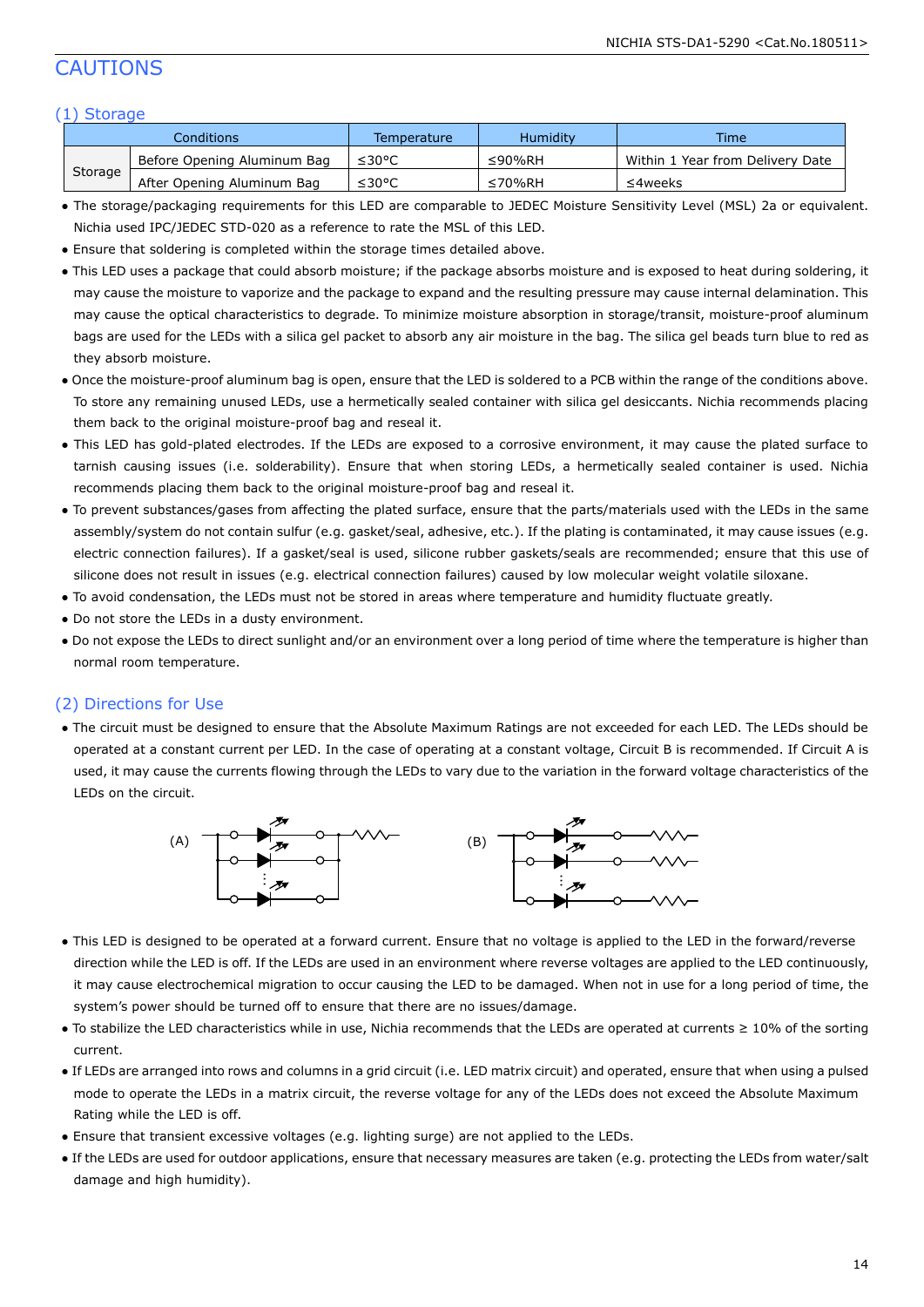#### (3) Handling Precautions

- Do not handle the LEDs with bare hands as it will contaminate the LED surface and may affect the optical characteristics: it might cause the LED to be deformed and/or the bump to break, which will cause the LED not to illuminate.
- This LED uses a silicone resin for the encapsulating resin; the silicone is very soft. If an object (e.g. hand, nozzle, tweezers, etc.) comes in contact with the surface of the encapsulating resin when handling an LED, it may cause damage to the encapsulating resin surface (e.g. cut, scratch, chip, crack, delamination, and deformation). If force is applied to the encapsulating resin, it may cause the internal connection to fail causing a catastrophic failure (i.e. the LED not to illuminate). Ensure that when handling LEDs, the encapsulating resin does not have contact with any object that may cause this damage (e.g. hand, tweezers, pick-and-place nozzle, etc.) and is not exposed to excessive force.
- Dropping may cause damage to the LED (e.g. deformation).
- Do not stack assembled PCBs together. Otherwise, it may cause damage to the resin (e.g. cut, scratch, chip, crack, delamination and deformation) and the internal connection to fail causing a catastrophic failure (i.e. the LED not to illuminate).

#### (4) Design Consideration

- If the LEDs are soldered to a PCB and the PCB assembly is bent (e.g. PCB depaneling process), it may cause the LED package to break. The PCB layout should be designed to minimize the mechanical stress on the LEDs when the PCB assembly is bent/warped.
- The amount of mechanical stress exerted on the LED from depaneling may vary depending on the LED position/orientation on the PCB assembly (e.g. especially in areas near V-groove scores). The PCB layout should be designed to minimize the mechanical stress on the LEDs when the PCB is separated into individual PCB assemblies.
- To separate a PCB populated with the LEDs, use a specially designed tool. Do not break the PCB by hand.
- Volatile organic compounds that have been released from materials present around the LEDs (e.g. housing, gasket/seal, adhesive, secondary lens, lens cover, etc.) may penetrate the LED lens and/or encapsulating resin. If the LEDs are being used in a hermetically sealed environment, these volatile compounds can discolor after being exposed to heat and/or photon energy and it may greatly reduce the LED light output and/or color shift. In this case, ventilating the environment may improve the reduction in light output and/or color shift. Perform a light-up test of the chosen application for optical evaluation to ensure that there are no issues, especially if the LEDs are planned to be used in a hermetically sealed environment.
- Ensure that the chosen soldering pad pattern has a solder mask which does not cover the copper pads that the LED will be attached to or the area underneath the LED.

(Non Solder Mask Defined [NSMD] pads are recommended; see the figure below.)

#### **Refer to the relevant application notes. To access the application notes, go to the Technical Suggestions And Recommendations section of Nichia's website.**

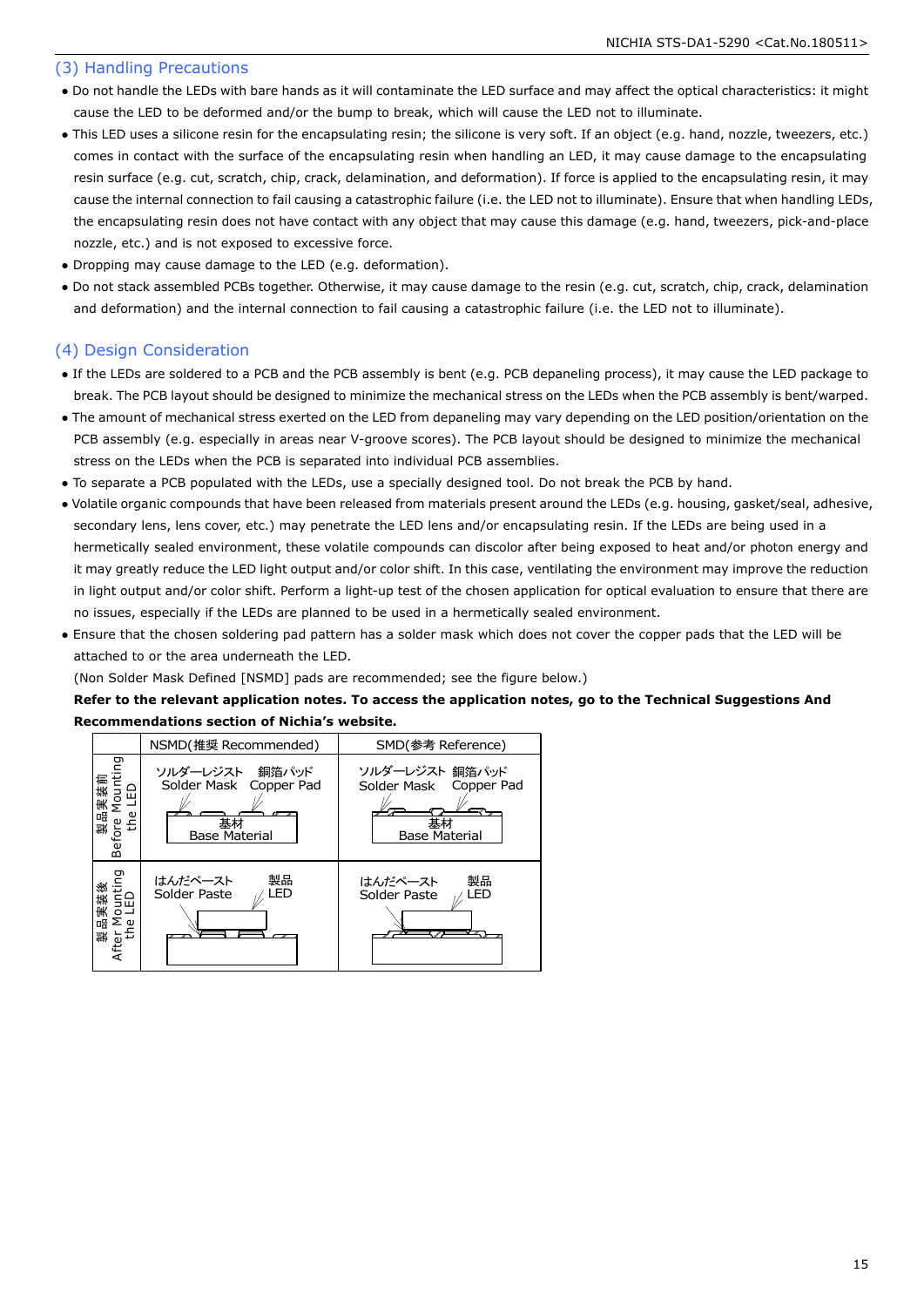#### (5) Electrostatic Discharge (ESD)

- This LED is sensitive to transient excessive voltages (e.g. ESD, lightning surge). If this excessive voltage occurs in the circuit, it may cause the LED to be damaged causing issues (e.g. the LED to become dimmer or not to illuminate [i.e. catastrophic failure]). Ensure that when handling the LEDs, necessary measures are taken to protect them from an ESD discharge. The following examples are recommended measures to eliminate the charge:
	- Grounded wrist strap, ESD footwear, clothes, and floors
	- Grounded workstation equipment and tools
	- ESD table/shelf mat made of conductive materials
- Ensure that all necessary measures are taken to prevent the LEDs from being exposed to transient excessive voltages (e.g. ESD, lightning surge):
	- tools, jigs, and machines that are used are properly grounded
	- appropriate ESD materials/equipment are used in the work area
	- the system/assembly is designed to provide ESD protection for the LEDs
- If the tool/equipment used is an insulator (e.g. glass cover, plastic, etc.), ensure that necessary measures have been taken to protect the LED from transient excessive voltages (e.g. ESD). The following examples are recommended measures to eliminate the charge:
	- Dissipating static charge with conductive materials
	- Preventing charge generation with moisture
	- Neutralizing the charge with ionizers
- To detect if an LED was damaged by transient excess voltages (i.e. an ESD event during the system's assembly process), perform a characteristics inspection (e.g. forward voltage measurement, light-up test) at low current (≤1mA).
- Failure Criteria:  $V_F < 2.0V$  at I $_F = 0.5mA$

If any one or more dice, except for the red die, are damaged by transient excess voltages (e.g. ESD), it will cause:

- the leakage current to increase
- the Forward Voltage  $(V_F)$  to decrease
- the LED not to illuminate at a low current

### (6) Thermal Management

- The Absolute Maximum Junction Temperature  $(T<sub>J</sub>)$  must not be exceeded under any circumstances. The increase in the temperature of an LED while in operation may vary depending on the PCB thermal resistance and the density of LEDs on the PCB assembly. Ensure that when using the LEDs for the chosen application, heat is not concentrated in an area and properly managed in the system/assembly.
- The operating current should be determined by considering the temperature conditions surrounding the LED (i.e.  $T_A$ ). Ensure that when operating the LED, proper measures are taken to dissipate the heat.
- The following two equations can be used to calculate the LED junction temperature:
	- 1)  $T_1 = T_A + R_{\theta} + W$  2)  $T_1 = T_C + R_{\theta} + W$ 
		- \*TJ=LED Junction Temperature: °C
		- T<sub>A</sub>=Ambient Temperature: °C
		- T<sub>C</sub>=Case Temperature: °C

R<sub>θJA</sub>=Thermal Resistance from Junction to Ambient: °C/W

 $R_{\theta$ JC=Thermal Resistance from Junction to T<sub>C</sub> Measurement Point: °C/W

W=Input Power( $I_F\times V_F$ ): W

T<sub>C</sub> Measurement Point



• Once the LEDs have been soldered to a PCB, it is difficult to measure T<sub>c</sub> due to the location of the T<sub>C</sub> measurement point. Refer **to the relevant application notes for other methods of determining the TJ. To access the application notes, go to the Technical Suggestions And Recommendations section of Nichia's website.**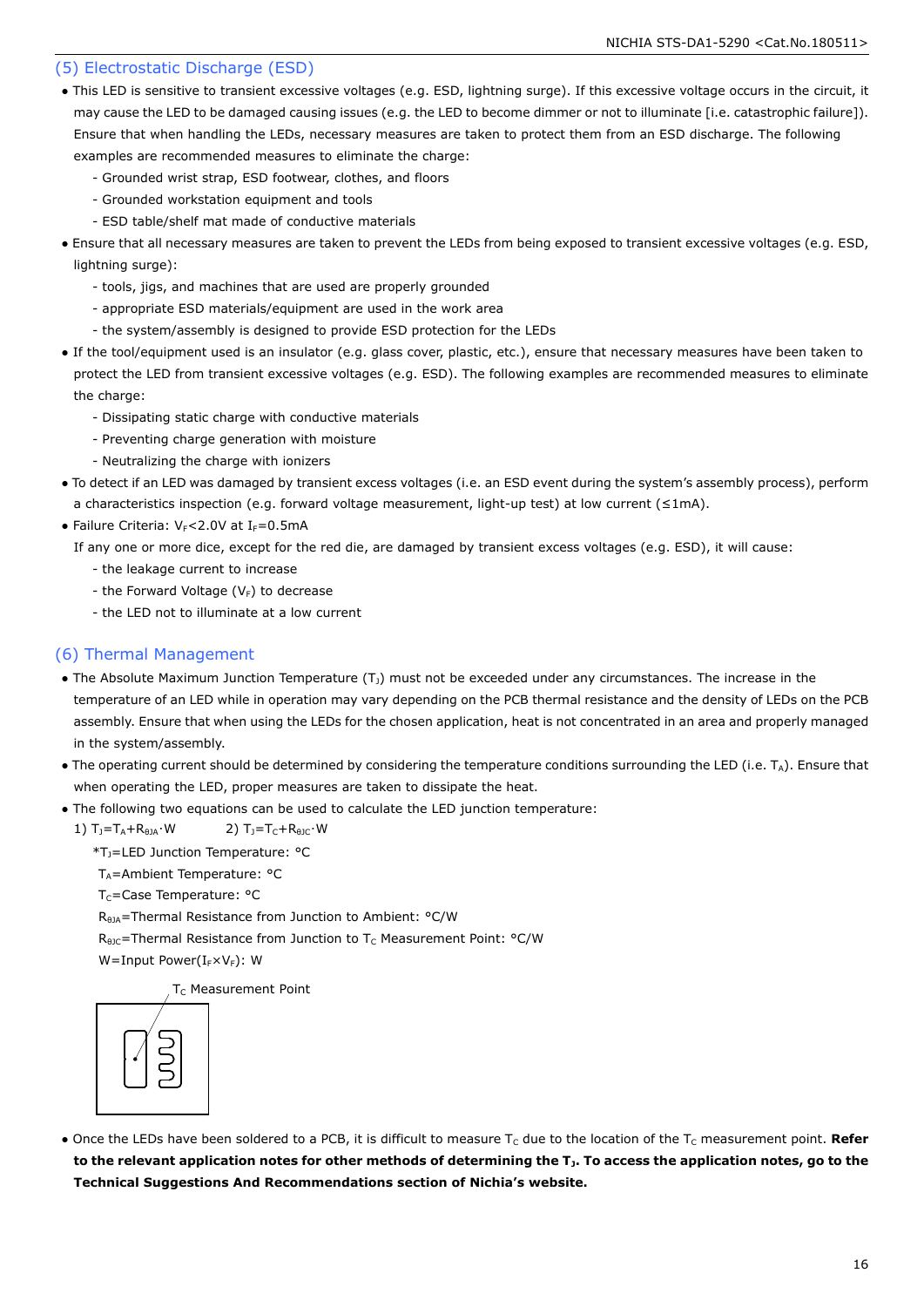#### (7) Cleaning

- Do not clean the LEDs with water, benzine and/or thinner.
- To clean the LEDs, use isopropyl alcohol (IPA). If another solvent is used, it may cause the LED package/resin to be damaged causing issues; ensure that sufficient verification is performed prior to use. Additionally, ensure that the solvent being used does not cause any other issues (e.g. CFC-based solvents are heavily regulated).
- If an LED is contaminated (e.g. dust/dirt), use a cloth soaked with isopropyl alcohol (IPA). Ensure that the cloth is firmly squeezed before wiping the LED.
- Do not clean the LEDs with an ultrasonic cleaner. If cleaning must be done, ensure that sufficient verification is performed by using a finished assembly with LEDs to determine cleaning conditions (e.g. ultrasonic power, LED position on the PCB assembly) that do not cause an issue.

### (8) Eye Safety

- There may be two important international specifications that should be noted for safe use of the LEDs: IEC 62471:2006 Photobiological safety of lamps and lamp systems and IEC 60825-1:2001 (i.e. Edition 1.2) Safety of Laser Products - Part 1: Equipment Classification and Requirements. Ensure that when using the LEDs, there are no issues with the following points:
	- LEDs have been removed from the scope of IEC 60825-1 since IEC 60825-1:2007 (i.e. Edition 2.0) was published. However, depending on the country/region, there are cases where the requirements of the IEC 60825-1:2001 specifications or equivalent must be adhered to.
	- LEDs have been included in the scope of IEC 62471:2006 since the release of the specification in 2006.
	- Most Nichia LEDs will be classified as the Exempt Group or Risk Group 1 according to IEC 62471:2006. However, in the case of high-power LEDs containing blue wavelengths in the emission spectrum, there are LEDs that will be classified as Risk Group 2 depending on the characteristics (e.g. radiation flux, emission spectrum, directivity, etc.)
	- If the LED is used in a manner that produces an increased output or with an optic to collimate the light from the LED, it may cause damage to the human eye.
- If an LED is operated in a manner that emits a flashing light, it may cause health issues (e.g. visual stimuli causing eye discomfort). The system should be designed to ensure that there are no harmful effects on the human body.